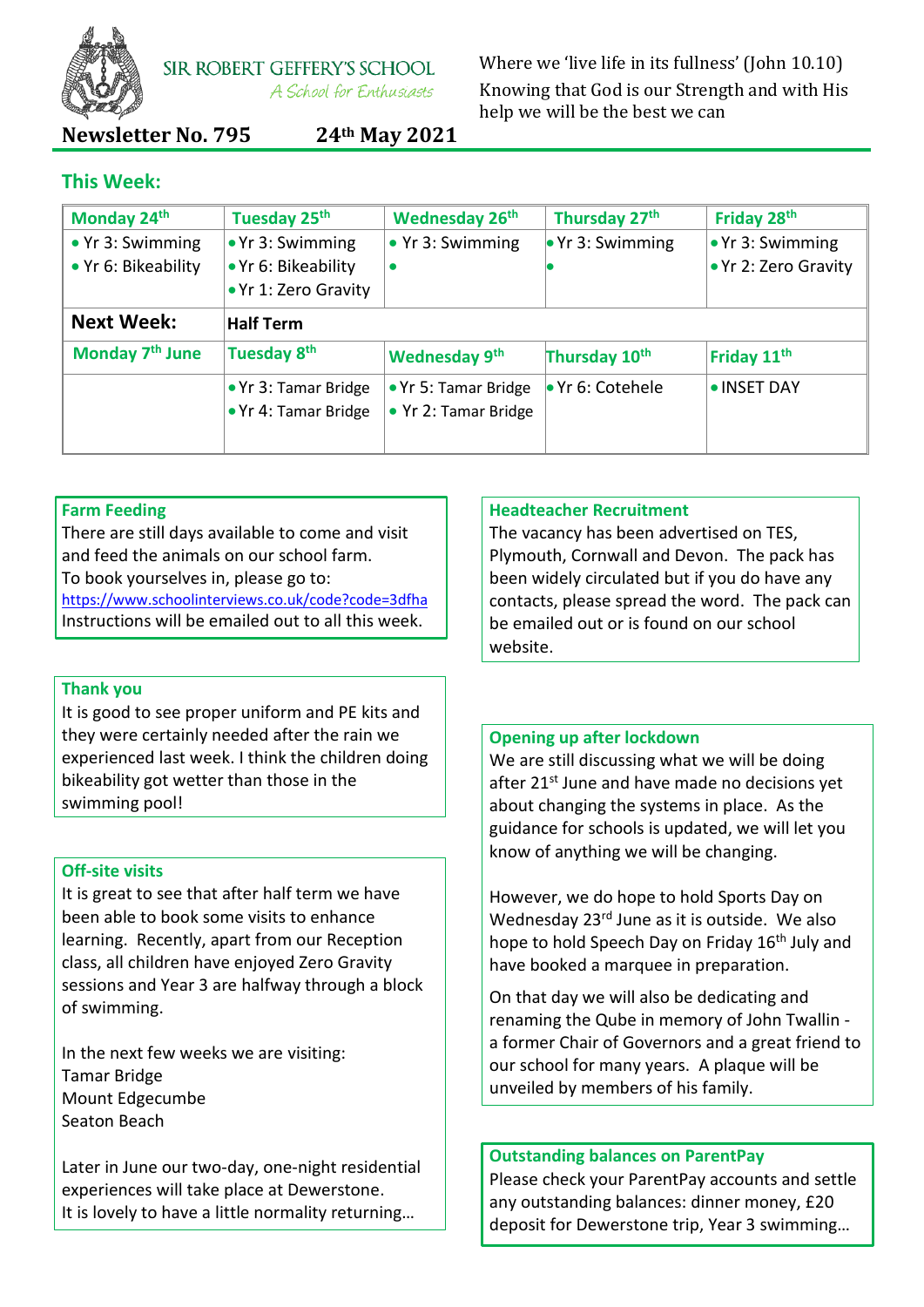#### **Reading**

It is great to see that children have been so well motivated by Accelerated Reader and the word counts continue to grow. The more children see words and enjoy books, the better all aspects of their writing becomes.

Please encourage children to listen to stories and read a wide range of texts.

#### **Computing**

Next half term we will be prioritising the development of different ICT skills using our Purple Mash computing scheme. The children can access all programs from their login. This includes 2type which helps them to develop keyboard skills.

#### **Accelerated Reader Round Up**

Whole school wordcount: 104,131,589 Books read:10,239

## Class wordcount – Year to date

Year 2 7,838,915 Year 3 8,123,423 Year 4 23,294,647 Year 5 31,481,704 Year 6 33,158,478

#### Top 5 wordcounts – last week

Year 2 Imogen P Year 3 Seb H Year 4 Bodhi W Year 5 Alfie B Year 6 Emma D

#### Good Progress

| Year 2 Tilly K |                           |
|----------------|---------------------------|
|                | Year 3 Leyvyn S, Mollie Y |
|                | Year 4 Esme H             |
|                | Year 5 Zac J, Lola O'B    |
|                | Year 6 Finley S           |
|                |                           |

| $\frac{1}{2}$ Million | Charlie T                      |
|-----------------------|--------------------------------|
|                       | 3⁄4 Million Joshua G, Lillie A |
| 2 Million             | Emma D                         |

## **Mathletics**

Congratulations to all those children working hard to achieve certificates on Mathletics. This week: Max  $C - 1$ <sup>st</sup> Gold <sup>st</sup> Gold Seb H - 1<sup>st</sup> Gold William Br. - 2<sup>nd</sup> Gold Lola O'B - 6<sup>th</sup> Gold.

#### **Dates for your Diary**

| 31May-4Jun                                         | <b>Half Term</b>                                                                          |
|----------------------------------------------------|-------------------------------------------------------------------------------------------|
| Tue 8 Jun<br>Wed 9 Jun<br>Thu 10 Jun<br>Fri 11 Jun | Yrs 3/4: Tamar Bridge visit<br>Yrs 5/2: Tamar Bridge visit<br>Yr 6: Cotehele<br>Inset Day |
| Mon 14 Jun                                         | Yr 2: Seaton Beach                                                                        |
| Tue 15 Jun                                         | Yr 1: Seaton Beach                                                                        |
| Wed 16 Jun                                         | Yr R: Seaton Beach                                                                        |
| Tue 22 Jun                                         | Yr 6: Mt Edgcumbe                                                                         |
| Wed 23 Jun                                         | Sports Day (afternoon)                                                                    |
| Thu 24 Jun                                         | Sports Day Reserve date                                                                   |
| 28-29 Jun                                          | Yr 6: Dewerstone                                                                          |
| 29-30 Jun                                          | Yr 5: Dewerstone                                                                          |
| 30Jun-1Jul                                         | Yr 4: Dewerstone                                                                          |
| $1-2$ Jul                                          | Yr 3: Dewerstone                                                                          |
| Mon 5 Jul                                          | Yr R: Cotehele                                                                            |
| Tue 6 Jul                                          | Yr 5: Lynher Expedition                                                                   |
| Wed 7 Jul                                          | Yr 6: Lynher Expedition                                                                   |
| 8-9 Jul                                            | Yr 6: JTT Experience                                                                      |
| Fri 16 Jul                                         | Speech Day                                                                                |
| Thu 22 Jul                                         | Yr 6: Leavers Play                                                                        |
| Fri 23 Jul                                         | Inset Day                                                                                 |
|                                                    | Summer Holidays                                                                           |

### **2021/22 Term Dates**

Mon 6 Sep Inset Day 25-29 Oct Half Term Mon 1 Nov Inset Day Tue 4 Jan Inset Day Wed 5 Jan Inset Day 21 – 25 Feb Half Term 30May-3Jun Half Term Fri 10 Jun Inset Day

Tue 7 Sep Back to School 20Dec – 3Jan Christmas Holidays 11-22 Apr Easter Holidays Mon 2 May Bank Holiday Tue 26 Jul Last day of term Wed 27 Jul Summer Holidays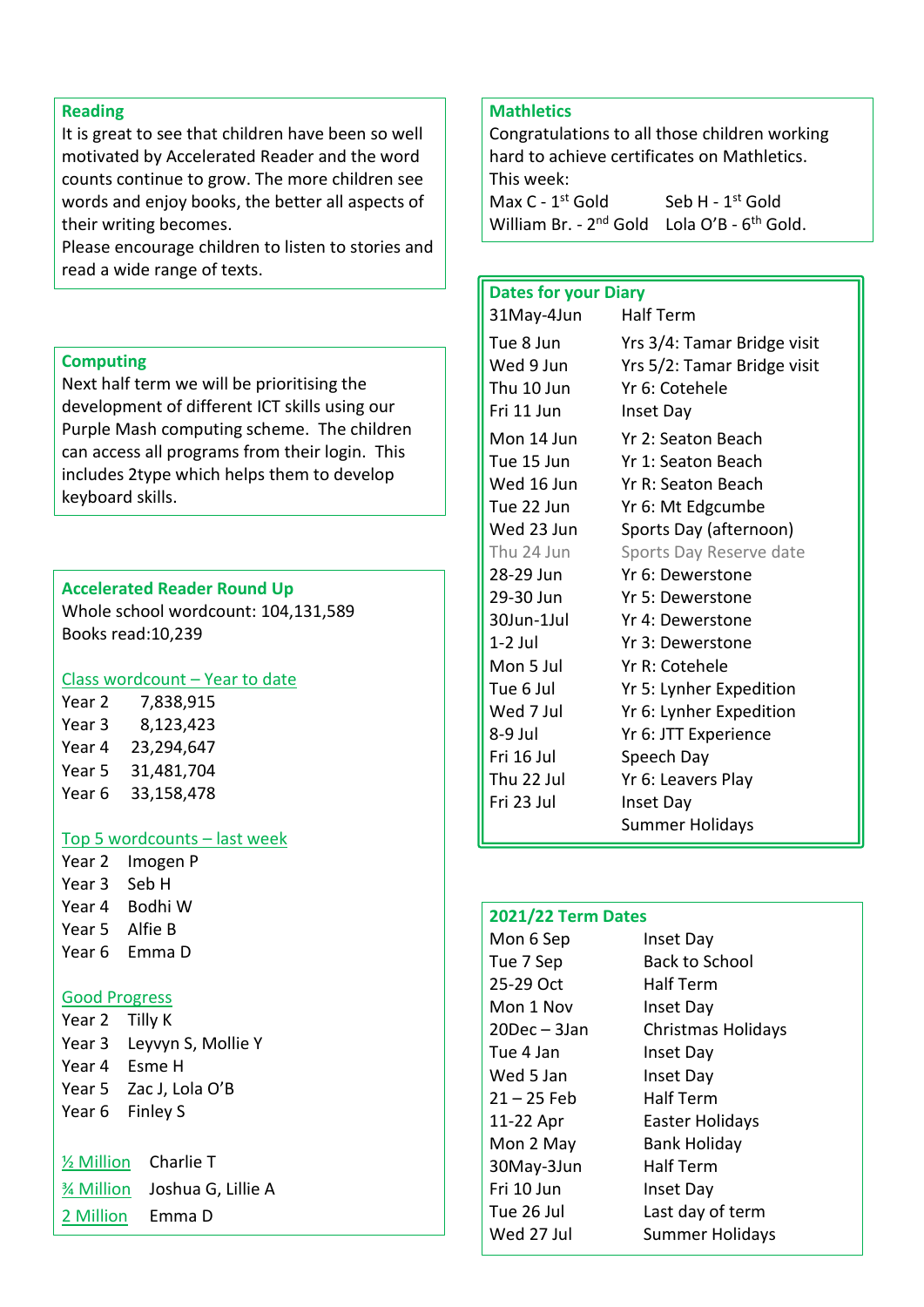# **AWARDS**

## **Reception**

| Henry M | Great 3d shape work in Maths        |
|---------|-------------------------------------|
| Iona P  | Super artwork                       |
|         | Jasmine H Being a resilient learner |
|         | Reggie C Great ideas for writing    |
|         | William W Amazing reading effort    |

## **Year 1**

| Alfie N             | Phonics                     |
|---------------------|-----------------------------|
| Brooke G            | <b>Brave</b>                |
| Harriet H Spellings |                             |
| Holly F             | Being a positive role model |
| Imogen P Kindness   |                             |
| Joseph P Effort     |                             |

## **Year 2**

| Cai     | Amazing learning power                 |
|---------|----------------------------------------|
| Felix C | Outstanding arithmetic skills          |
| Mawgan  | Super application of skills            |
| Simeon  | <b>Excellent reading comprehension</b> |
| Tilly K | Fantastic learning confidence          |
|         |                                        |

# **Year 3**

| All Yr 3             | Amazing progress in swimming<br>(already!) |
|----------------------|--------------------------------------------|
| Alice G              | Demonstrating Christian Values             |
| Archie H             | Effort                                     |
| Ashton B             | Reading                                    |
| Ayla G               | Positive attitude towards all her          |
|                      | learning                                   |
| Charlie O            | <b>Maths Progress</b>                      |
| Ethan H              | Reading                                    |
| Evie T               | Resilience                                 |
| Freddie M Resilience |                                            |
| Gracie N             | <b>Positive Mindset</b>                    |
| Gwen H               | Excellence in all aspects of her           |
|                      | learning                                   |
| Jacob R              | <b>Excellence in Maths</b>                 |
| Jaida K              | Resilience                                 |
| James S              | Demonstrating Christian Values             |
| Kensa A              | Helpfulness                                |
| Leyvyn S             | Friendship                                 |
| Nina M               | Perseverance                               |
| Nyana E              | Kindness                                   |
| Oscar M              | Enthusiasm                                 |
| Poppy T              | Enthusiasm                                 |
| Rafferty J           | Perseverance                               |
| Ruan H               | Enthusiasm                                 |
| Seb H                | Fantastic perimeter work in maths          |

## **Year 4**

| Aaron B  | Helping his peers in maths and golf |
|----------|-------------------------------------|
|          | prowess                             |
| Ben C    | Excellent effort in PE              |
| Eris BT  | Positivity and perseverance         |
| Harris S | Stunning work in golf               |
| Katy B   | Being more focused during early     |
|          | morning maths tasks                 |
| Seren W  | A big improvement in maths          |
|          | confidence                          |
| Sophie D | Improved confidence in maths        |
|          |                                     |

# **Year 5**

| Edie C   | Working hard during comprehension<br>tasks                |
|----------|-----------------------------------------------------------|
| Ewan G   | Positive attitude during all subjects                     |
| Keira B  | Being a great friend and supporting<br>others             |
| Libby P  | Involving people during break and<br>playtime             |
| Samuel M | Great involvement and concentration<br>during PE sessions |
| Seb Y    | Great concentration during all<br>subjects                |

## **Year 6**

| Axel     | Grammar                         |
|----------|---------------------------------|
| Daisy    | <b>Project Touchline values</b> |
| Eliza    | Project Touchline values        |
| Emma     | Reading                         |
| Finley   | Helpfulness                     |
| Harry    | Respect                         |
| Isabella | Project Touchline values        |
| Lucas    | Friendship                      |
| Matthew  | Art                             |
| Zak      | <b>Helpfulness</b>              |